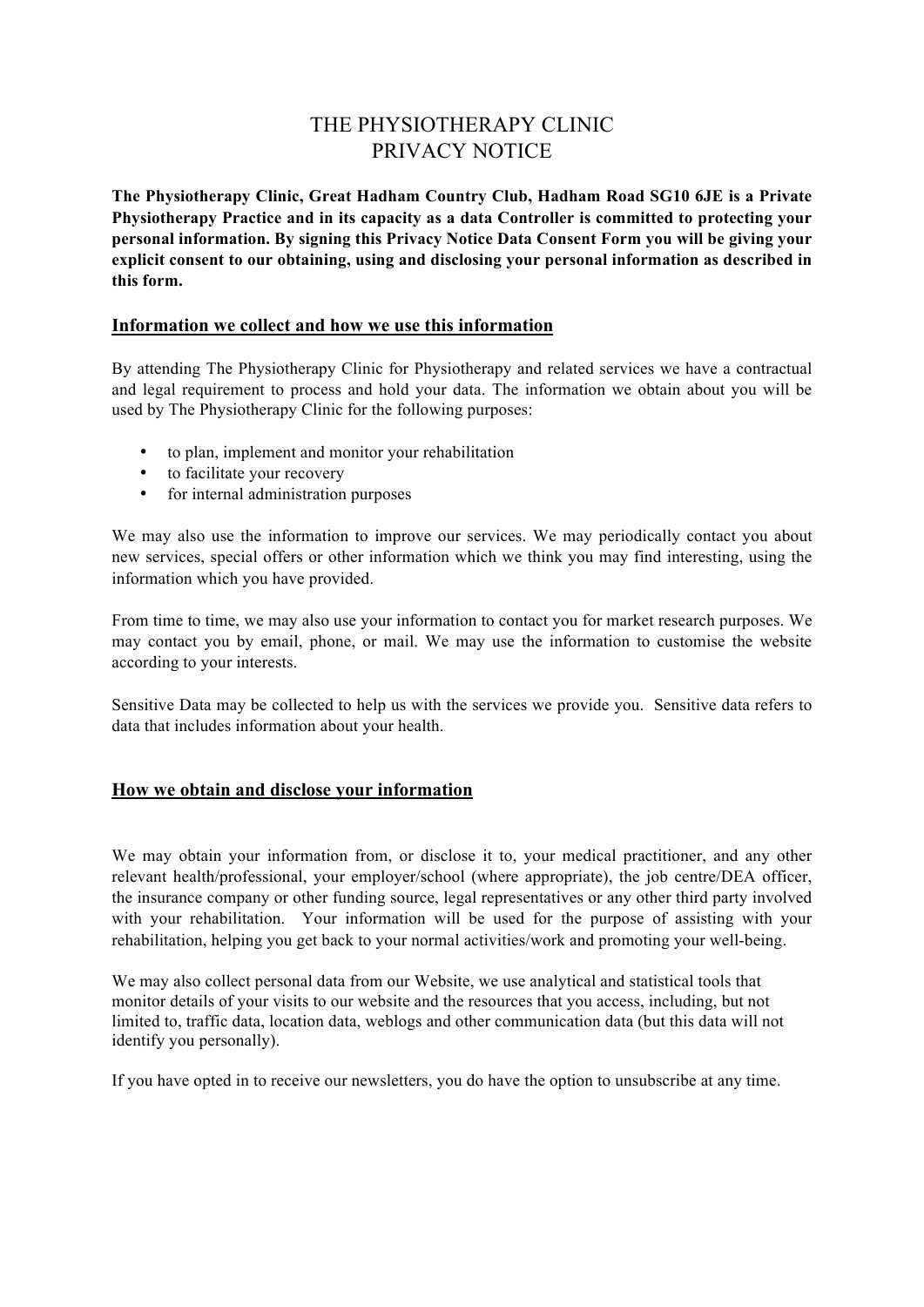We may disclose your information to:

- Regulatory bodies to enable us to comply with the law and to assist fraud protection.
- Suppliers and sub-contractors for the performance of any contract we enter into with them or you.
- Professional advisers including auditors, accountants, lawyers and insurers.
- Our service providers and agents or third parties which process information on our behalf (e.g. Analytics and search engine providers that assist us in the improvement and optimisation of our site).
- Should we decide to sell any business assets, in which case we may disclose your personal data to the prospective buyers of such business or assets.

## **Use of Cookies**

Your Internet Browser has the in-built facility for storing small text files – "cookies", which hold information which allows a website to recognise your account.

Our website using cookies to enhance your experience by helping us to provide you with a personalised service, and to help make our websites, applications and services better for you.

Cookies help provide you with a better website by enabling us to monitor the pages you find useful and which you do not.

If you choose you may be able to configure your browser or our website, application or service to restrict cookies or block all cookies, however if you disable cookies you may find this affects your ability to use certain parts of the website.

## **Your right as an individual**

You are able to exercise certain rights in relation to your personal data that we process. These are set out in detail at https://ico.org.uk/for-organisations/guide-to-the-general-data-protection-regulationgdpr/individual-rights/

You have the right to request access to any personal information relating to you that is held by us. To do this you will need to put your request for access in writing and send us proof of your identity (e.g copy of your driving licence or passport and a recent utility bill).

You have the right to have all your personal data erased from our system. However, we have a legal obligation to retain your information for 8 years, or until you are 25 years old if you were under 16 years of age when you received treatment. We require a signed letter of instruction to action a full data erasure.

All Clients assessed from May 2010 will have their information stored indefinitely in case of need to access this information in potential future legal cases.

### **Protecting your information**

We will take all reasonable technical and organisational security measures to safeguard your personal information whilst it is in our possession or control so that it is not, for example, lost, stolen or tampered with. If you have concerns about the accuracy of the information obtained or released by The Physiotherapy Clinic please discuss this with your physiotherapist who will assist you to resolve